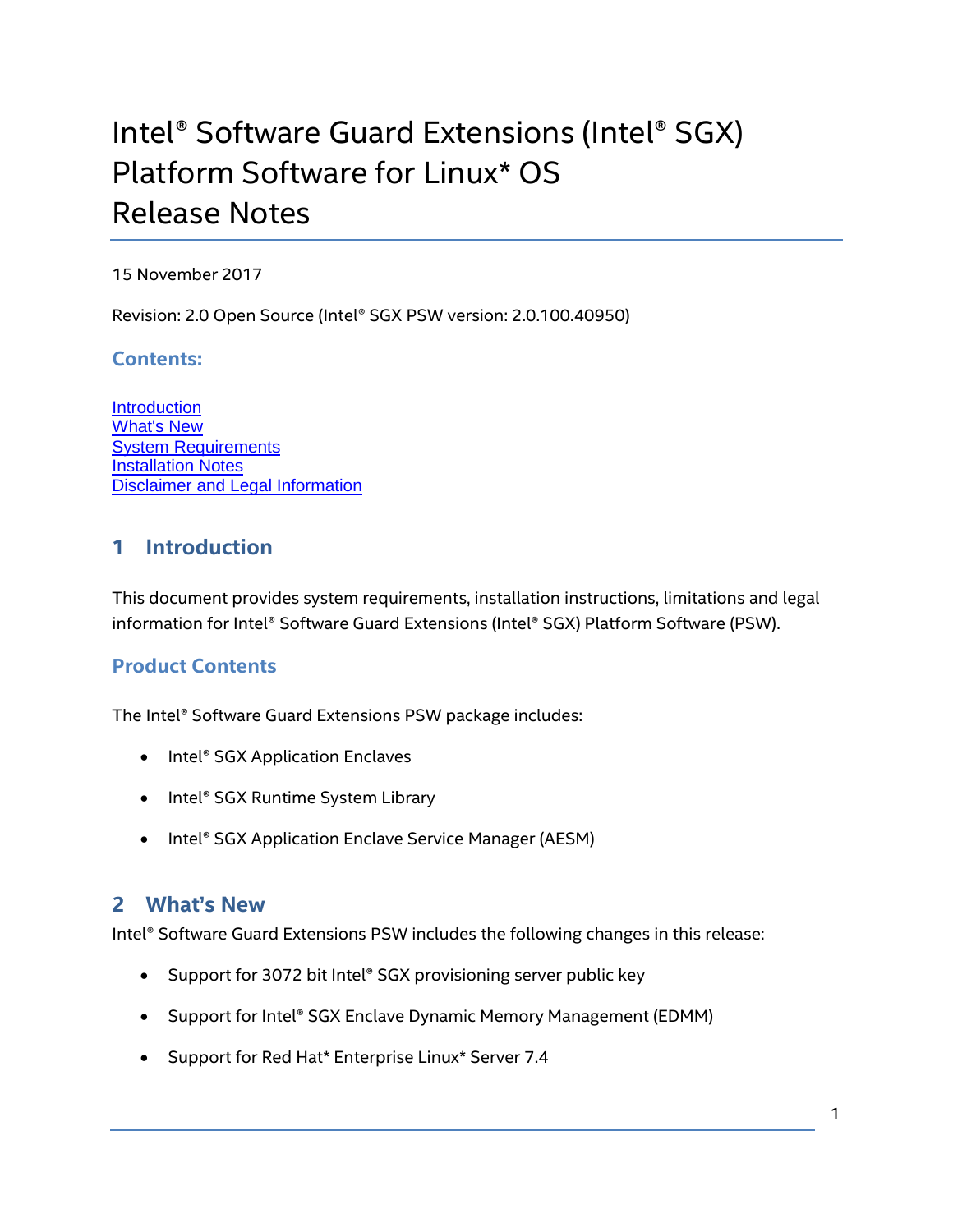## **Changes in Previous Releases**

Intel® Software Guard Extensions PSW includes the following changes in version 1.9.100.39124:

• Bug fixes

Intel® Software Guard Extensions PSW includes the following changes in version 1.8.100.37689:

- Trusted Platform Service support
- Support for RedHat and CentOS

# **3 System Requirements**

#### **Hardware Requirements**

• 6th Generation Intel® Core™ Processor or newer

#### **Software Requirements**

- Supported Linux\* OS distributions:
	- o Ubuntu\* 16.04.1 LTS 64-bit Desktop version
	- o Red Hat\* Enterprise Linux\* Server 7.4 (for x86\_64)
	- o CentOS\* 7.3 (for x86\_64)

#### **Note**:

- 1. Intel® SGX PSW supports Intel® Xeon® Processor E3 Server V5 and onwards platforms if the platform processor and BIOS supports Intel® SGX. Please check with OEM/ODM regarding BIOS support for enabling Intel® SGX.
- 2. Intel® SGX platform service is not supported in Intel® Xeon® Processor E3 Server platforms.

## <span id="page-1-0"></span>**4 Disclaimer and Legal Information**

No license (express or implied, by estoppel or otherwise) to any intellectual property rights is granted by this document.